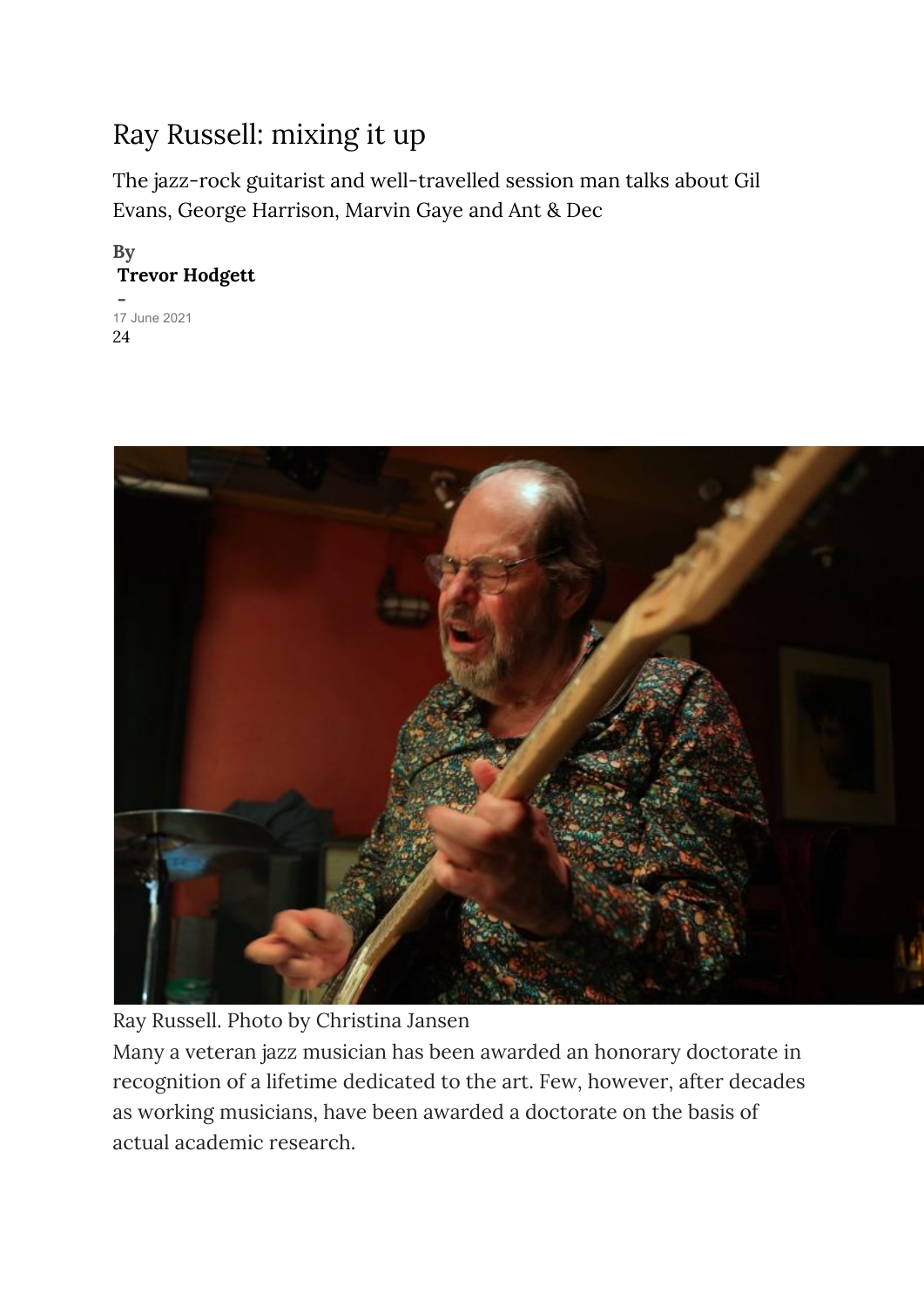Seventy-four-year-old guitarist Ray Russell recently earned a PhD the hard way from Leeds Beckett University. "The PhD was about where improvisation comes from, how you become in the moment and come out with things you haven't played before," he explains. "I'm not an intellectual and it was very difficult and it was lucky that at the beginning I didn't know what it entailed or I would never have done it. Especially towards the end, all you think about is getting it done."

Russell's thesis was entitled *Fluid Architecture*. That also is the title of his current album. "It's from [German poet] Goethe, who said 'If architecture is frozen music, then music is fluid architecture.' I thought that was a great title."

An observation about Russell's playing by Sonic Youth's Jim O'Rourke is alluded to in the title of one of the album tracks, Escaping The 6 String Cage. "I'd never thought about it like that before", says Russell, "but I felt it described some of the stuff I play, trying to extend the parameters of the instrument, and was strangely poetic."

The inspiration for another track, The Conversation, goes back to the 60s.  $"$ <sup>"</sup>

was touring with Cat Stevens and on the bill was Jimi Hendrix. One night I was in bed on the ground floor of the hotel and I saw Jimi's face pressed against the window, saying 'Let me in!' He had locked himself out. So I let him in and we had a cup of tea and chatted and then he went off. He was quite reserved and shy and I didn't think much of it at the time but later on it becomes one of those strange, surreal, unrepeatable experiences."

Hendrix's musicianship massively impressed Russell. "He was a great musician. He could play a lot jazz-wise and stuff you never heard on stage. He made a big impact on me. Part of me's always been in rock and part in jazz and trying to get those facets together, [Hendrix's music] was bound to influence you."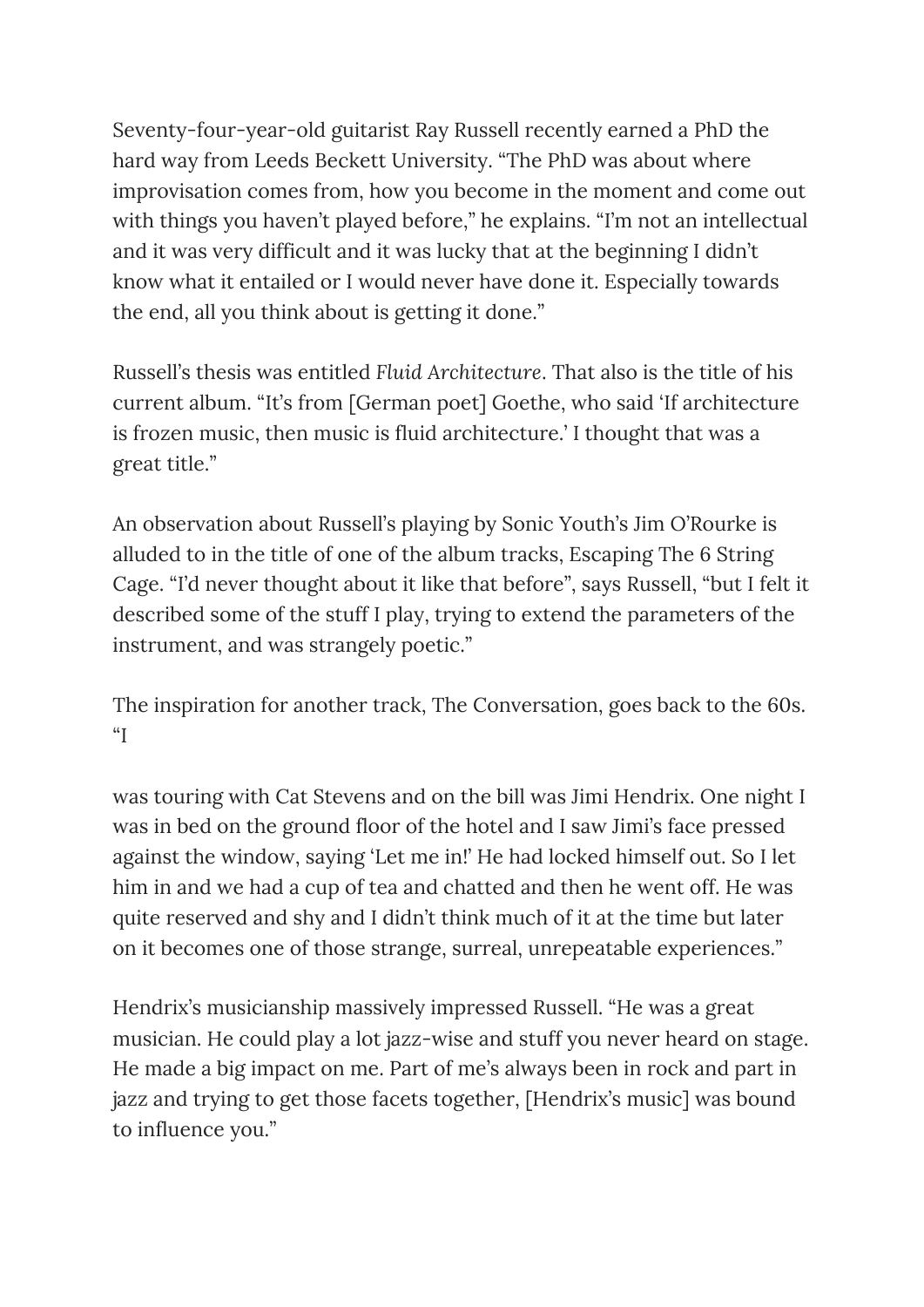The lyrical Moon Dog was, apparently, inspired by a dog that Russell rescued from war-torn Afghanistan. Can that really be true? "Yes, that was for Brin," confirms Russell. "A friend, a captain in the Gurkhas, was in Afghanistan and there are lots of dogs running free there. And when we saw the photo [of Brin] we just wanted to get him back so my wife raised £4,000 by selling her car and against all the odds he got back and stayed with us until he died. And my wife did more fundraising and raised over £40,000 for the other stray dogs in Afghanistan."

One For Geoff is an elegant, elegiac miniature, performed solo, in tribute to pianist Geoff Castle, a long time musical ally of Russell's, who died in 2020. "On a gig he would always play something startling," reminisces Russell. "He was a lovely guy and a great player and I loved him."

Russell's collaborators on the album include Chris Biscoe (tenor clarinet and soprano sax), Jim Watson (keyboards) and Simon Phillips (drums), musicians with whom he has worked in many different contexts over the years. Phillips' solo on Turn Right At Ventura, to name but one, is spectacular. "I've known him since he was 16 and [our musical relationship] is more or less telepathic," laughs Russell. "I didn't give him any instructions. I just said 'Just do what you want,' and he played his own thing and it was great – it's always great!"

In reflecting on his role as a bandleader on *Fluid Architecture* Russell recalls Gil Evans, in whose orchestra he toured in 1983. "At the first rehearsal he wrote different notes on some manuscript paper and tore it into strips. And he gave everybody a strip with one note on and said 'This is your note but if you don't like it, just play something else!' And I thought 'Wow. This is a Zen kind of experience!' I was in awe of how he approached music. He was a great influence on me."

Russell's rock-informed playing on his early solo albums like *Turn Circle* (1968) and *Dragon Hill* (1969) antagonised some. "I got a lot of flak from purists about mixing genres up. It got to me slightly with them wanting to hear the guitar played like, say, Jim Hall or Wes Montgomery –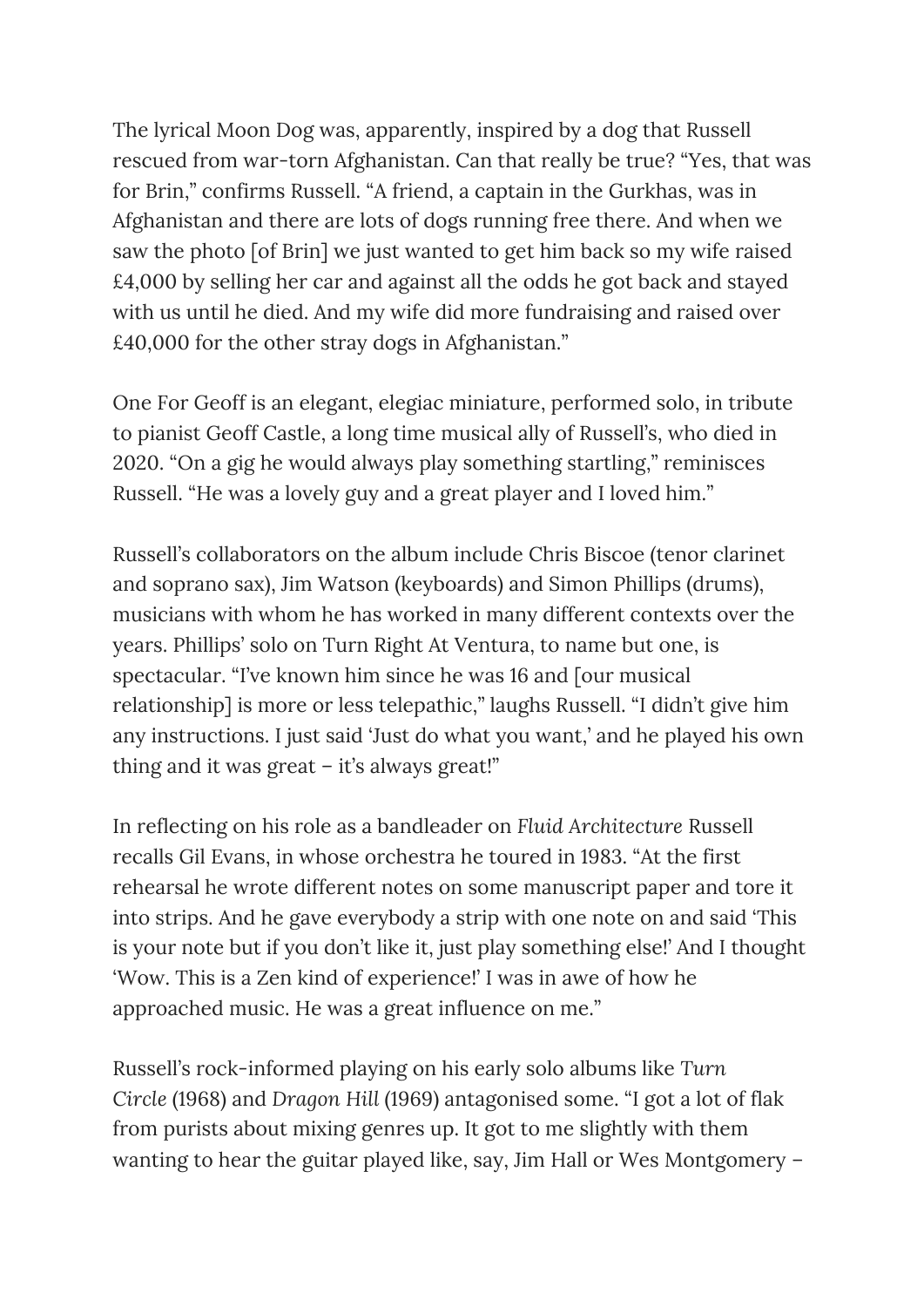who are fantastic and an influence – but it was not my chosen route. It just wasn't me. This was the problem with a lot of jazz at that time: you had to sound like somebody else."

Russell's first professional gig was with The John Barry Seven, with whom he went on the road when he was 16, in 1963. "In those days the creature comforts touring were more or less nil. If we were lucky enough to have a place to stay, it would be a lorry drivers' place. One was like a big air-raid shelter with 80 camp beds in it. And everybody would say 'Leave your guitar in the van, it's safer,' and 'If you've any money put it underneath you when you sleep.' It was crazy but you just accepted it. And I grew up very quickly."

Russell began increasingly to work as a session man. In 1969, for example, he played on David Bowie's hit Space Oddity. "He wanted an extra acoustic guitar and I did an overdub," he recalls. "I did a couple of takes and that was it. To be honest I don't even know if he was there or not! It wasn't a big experience. It was just a session."

Russell has played with other rock legends, including Paul McCartney, with whom he performed at the Royal Albert Hall in 1997 at Music For Montserrat. The likes of Eric Clapton and Mark Knopfler also joined McCartney onstage. "I think it was on The Long And Winding Road, Paul turned round and just said very casually 'Play a few licks if you want.' So I did, and afterwards he said 'That was nice!' It was a great experience."

A recording session for Marvin Gaye, in London, was less satisfying. "In that era studios were busy 24 hours a day. Sometimes we would finish so late we would sleep on the couch at the studio and start again at eight the next morning.

"For Marvin we were booked all day – me, Simon Phillips, Mo Foster [bass] and Mike Moran [piano]. He bypassed the studio and went into the control room and we played this song for seven hours. It got to seven o'clock and there was no response except [from the engineer] 'Can we do that again?'